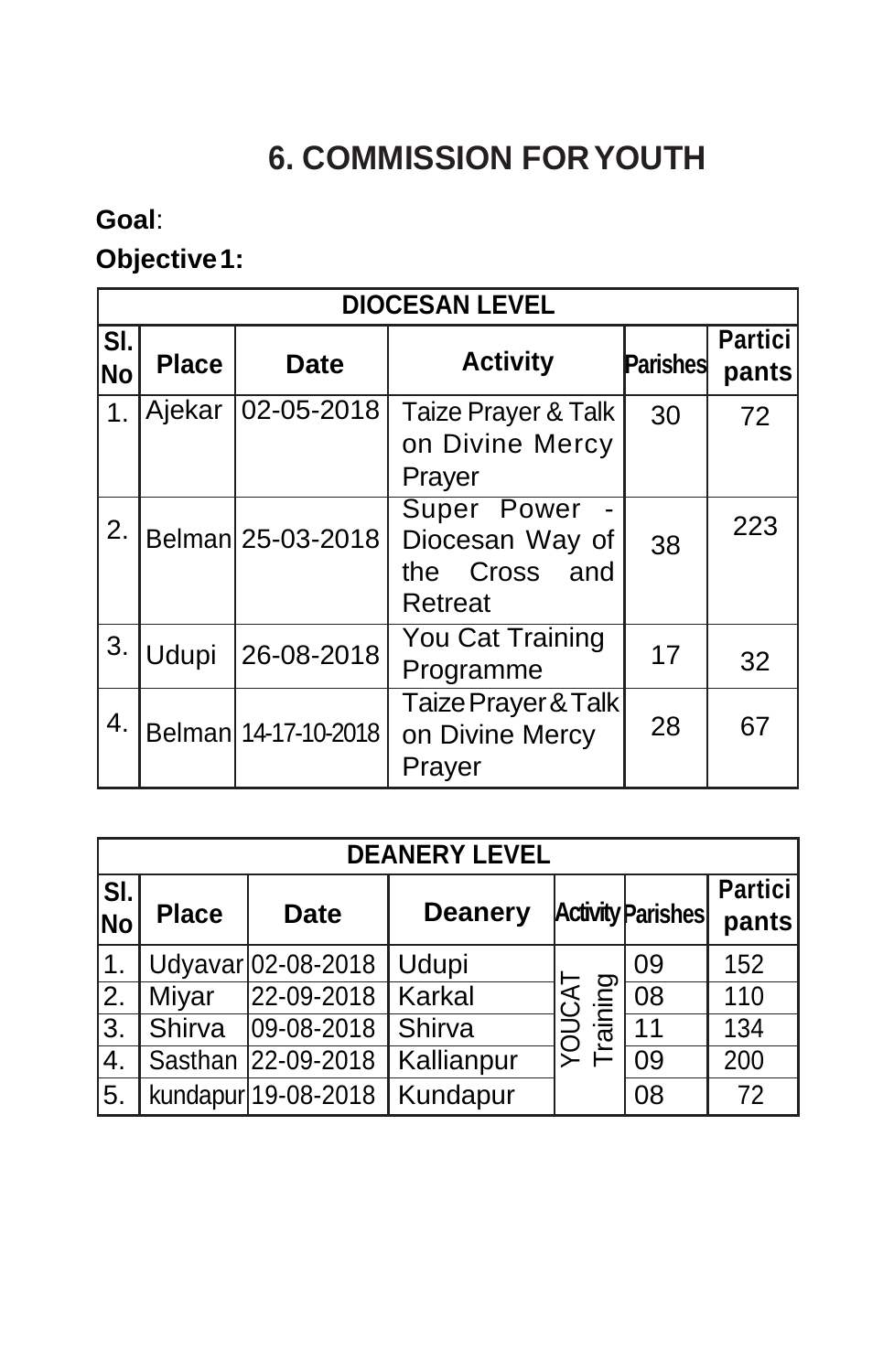|                  | <b>UNIT LEVEL</b> |             |                           |                        |                         |  |  |  |
|------------------|-------------------|-------------|---------------------------|------------------------|-------------------------|--|--|--|
| SI.<br><b>No</b> | <b>Place</b>      | <b>Date</b> | <b>Movement</b><br>& Unit | <b>Activity</b>        | <b>Partici</b><br>pants |  |  |  |
|                  | Perampally        | 26-06-2018  | <b>ICYM</b>               | <b>Taize Prayer</b>    | 40                      |  |  |  |
| 12.              | Kanajar           | 14-10-2018  | <b>ICYM</b>               | <b>YOUCAT Training</b> | 22                      |  |  |  |
| ΙЗ.              | Kandlur           | 09-12-2018  | <b>ICYM</b>               | <b>YOUCAT Training</b> | 15                      |  |  |  |

## **Objective 2:**

|                  | <b>DIOCESAN LEVEL</b> |               |                                                                                          |                            |                         |  |
|------------------|-----------------------|---------------|------------------------------------------------------------------------------------------|----------------------------|-------------------------|--|
| SI.<br><b>No</b> | <b>Place</b>          | <b>Date</b>   | <b>Activity</b>                                                                          | <b>Parishes</b><br>Schools | <b>Partici</b><br>pants |  |
| 1.               | Udupi                 | 11-02-2018    | <b>ICYM Diocesan Youth</b><br><b>Convention Youth Dazzle</b>                             | 32                         | 437                     |  |
| 2.               | Udupi                 | 17-06-2018    | ICYM Gen.<br><b>Body</b><br>Meeting & DEXCO Election                                     | 41                         | 183                     |  |
| 3.               | <b>Belman</b>         |               | 24-25-06-2018 CYM DEXCO Training                                                         | 10                         | 73                      |  |
| 4.               | Udupi                 | 18-03-2018    | <b>YCS Animators Evaluation</b>                                                          | 29                         | 35                      |  |
| 5.               | Ajekar                | 02-05/05-2018 | Village Exposure Camp                                                                    | 28                         | 67                      |  |
| 6.               | <b>Belman</b>         | 02-05-05-2018 | <b>YCS DEXCO Evaluation</b>                                                              | 13                         | 15                      |  |
| 7.               | Udupi                 | 01-07-2018    | Gen.<br>YCS<br><b>Body</b><br><b>DEXCO</b><br>Meeting,<br><b>Election &amp; Training</b> | 41                         | 210                     |  |
| 8.               | Udupi                 | 01-07-2018    | <b>YCS Animators Training</b>                                                            | $\overline{28}$            | $\overline{39}$         |  |
| 9.               | <b>Belman</b>         | 14-15-07-2018 | <b>YCS DEXCO Training</b>                                                                | 15                         | 17                      |  |
| 10.              | Udupi                 | 16-09-2018    | <b>YCS Gen. Body Meeting</b>                                                             | 35                         | 83                      |  |
| 11               | <b>Belman</b>         | 14-17-10-2018 | <b>YCS Life Skill Camp</b>                                                               | 29                         | 66                      |  |
| 12.              | <b>Belman</b>         | 18-21-10-2018 | <b>YSM Life Skill Camp</b>                                                               | 18                         | 52                      |  |
| 13 <sub>l</sub>  | <b>Belman</b>         | 05-11-2018    | <b>YCS Convention</b><br>Zoom 2018                                                       | 42                         | 710                     |  |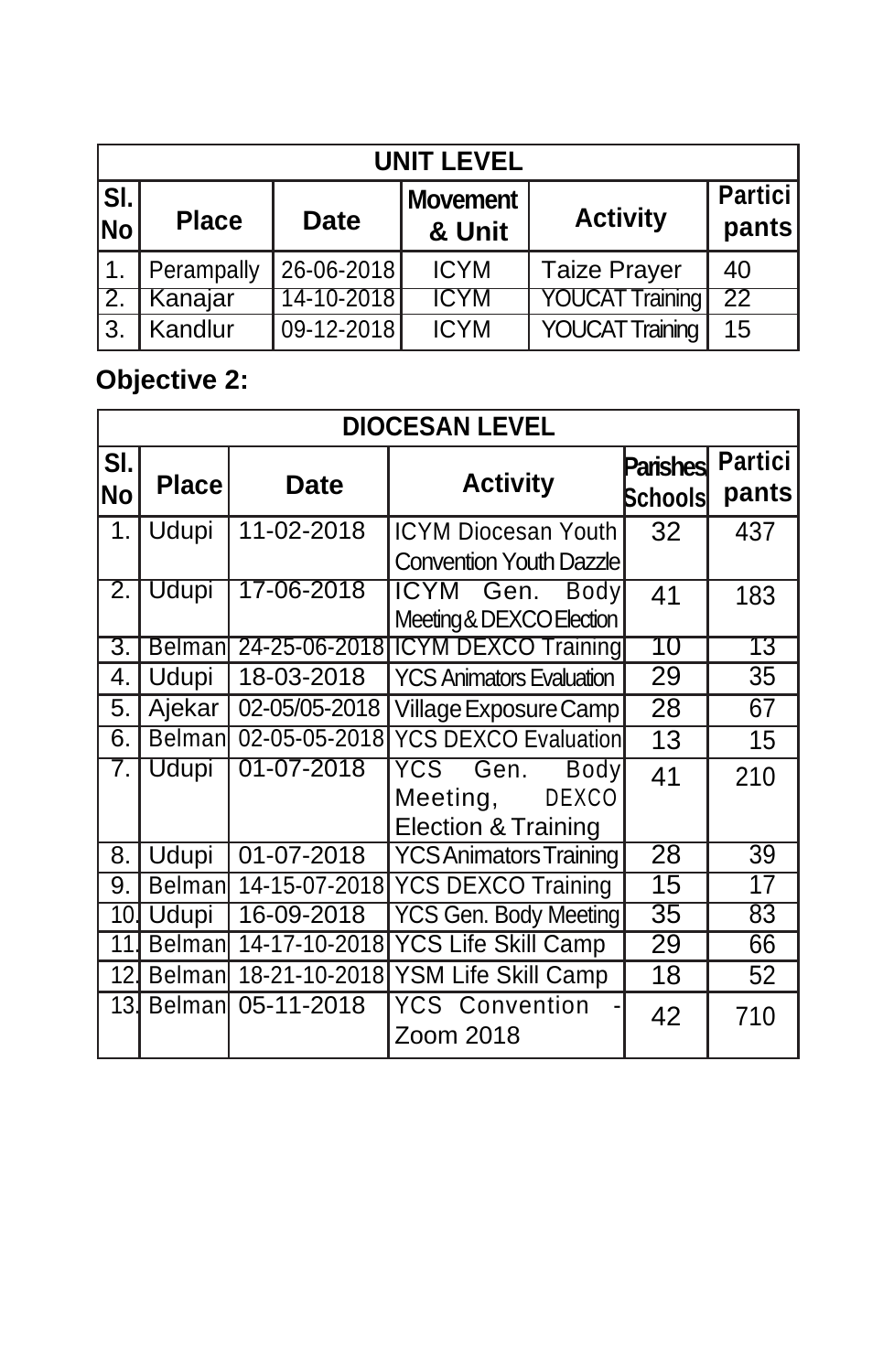|           | <b>DEANERY LEVEL</b> |             |                |                                                           |          |                      |  |  |
|-----------|----------------------|-------------|----------------|-----------------------------------------------------------|----------|----------------------|--|--|
| SI.<br>No | <b>Place</b>         | <b>Date</b> | <b>Deanery</b> | <b>Activity</b>                                           | Parishes | ipants<br>artic<br>ے |  |  |
| 1.        | Udyavar              | 02-08-2018  | Udupi          | sion by<br>social<br>Momen<br>women                       | 09       | 152                  |  |  |
| 2.        | Miyar                | 22-09-2018  | Karkal         |                                                           | 08       | 110                  |  |  |
| 3.        | Shirva               | 09-08-2018  | Shirva         | Session<br>mpowerment                                     | 11       | 134                  |  |  |
| 4.        | Sasthan              | 22-09-2018  | Kallianpur     |                                                           | 09       | 200                  |  |  |
| 5.        | Kundapur             | 19-08-2018  | Kundapur       | youth on<br>involvement,<br>Constitution, v<br>Panel<br>ወ | 08       | 72                   |  |  |

### **Objective 3:**

 $\triangleright$  Ateam of 20 youth resource persons is available in the diocese. **Objective4:**

|                  |               | <b>DIOCESAN LEVEL</b> |    |                              |
|------------------|---------------|-----------------------|----|------------------------------|
| SI.<br><b>No</b> | <b>Date</b>   | <b>Activity</b>       |    | <b>Parishes Participants</b> |
|                  | 05,22-08-2018 | <b>Aptitude Test</b>  | 32 | 357                          |
| 12               | 21-10-2018    | CAP India Exam        |    | 325                          |

|               | <b>Career Guidance at Deanery Level</b> |                         |                |                   |                          |                         |  |
|---------------|-----------------------------------------|-------------------------|----------------|-------------------|--------------------------|-------------------------|--|
| SI.<br> No    | <b>Place</b>                            | <b>Date</b>             | <b>Deanery</b> |                   | <b>Activity Parishes</b> | <b>Partici</b><br>pants |  |
| $\mathbf 1$ . | Shirva                                  | 02-09-2018              | Shirva         |                   | 08                       | 148                     |  |
|               |                                         | 2.   Katpady 21-10-2018 | <b>Udupi</b>   | w                 | 07                       | 138                     |  |
|               |                                         | 3. Milagres 24-10-2018  | Kallianpur     | mavesh)<br>ن<br>ڪ | 07                       | 183                     |  |
| 4.            |                                         | Piusnagar 11-11-2018    | Kundapur       | ్లే               |                          | 98                      |  |
|               | Kanajar                                 | 18-11-2018              | Karkal         |                   | U9                       | 82                      |  |